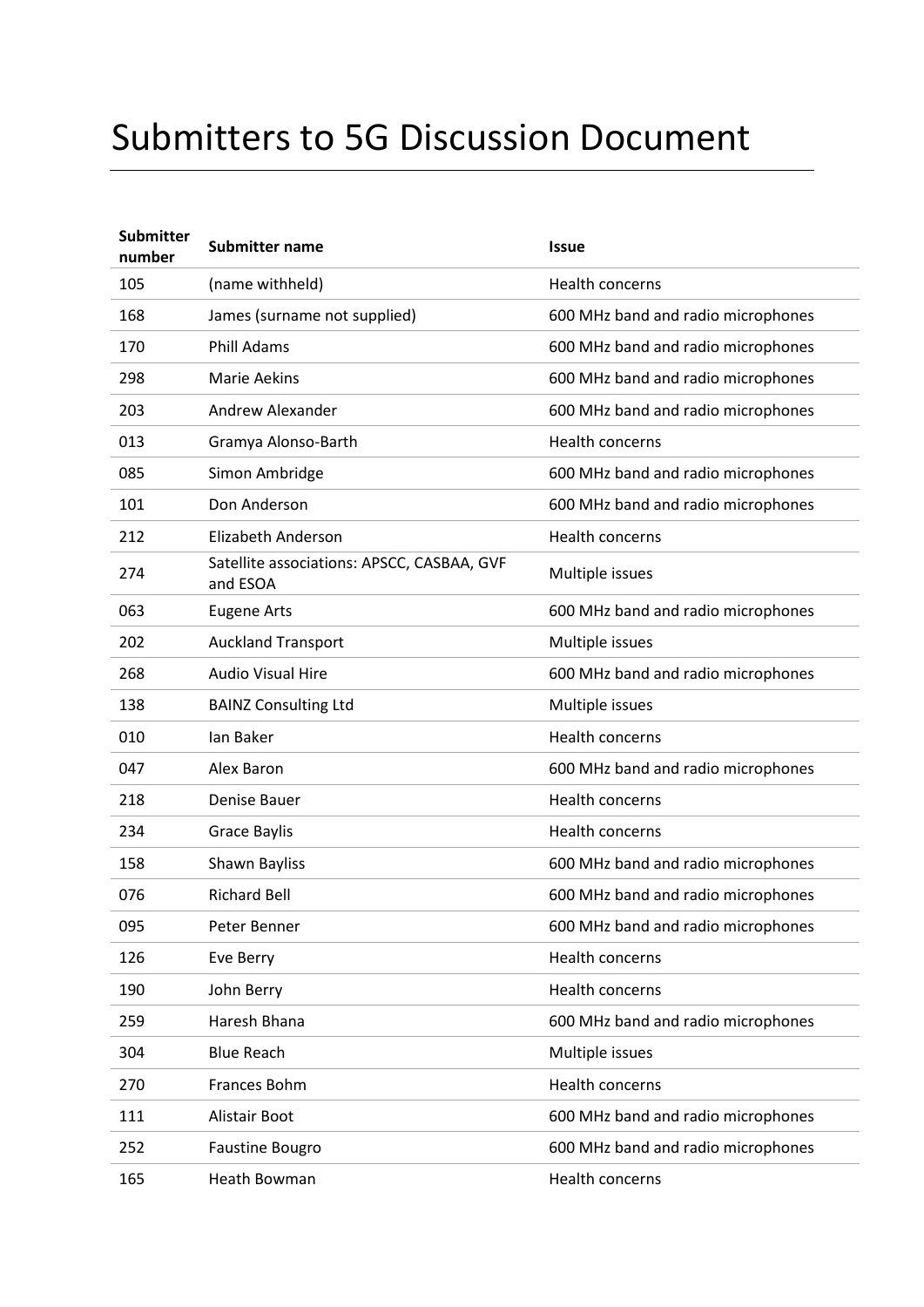| <b>Submitter</b><br>number | <b>Submitter name</b>   | <b>Issue</b>                       |
|----------------------------|-------------------------|------------------------------------|
| 148                        | Doug Boyd               | 600 MHz band and radio microphones |
| 030                        | <b>Jeff Brass</b>       | 600 MHz band and radio microphones |
| 048                        | Colleen Brennan         | 600 MHz band and radio microphones |
| 114                        | <b>Bill Brinsley</b>    | 600 MHz band and radio microphones |
| 166                        | Jason Buckley           | 600 MHz band and radio microphones |
| 289                        | (name withheld)         | <b>Health concerns</b>             |
| 116                        | <b>Burnside School</b>  | 600 MHz band and radio microphones |
| 157                        | Rich Burridge           | 600 MHz band and radio microphones |
| 228                        | <b>Cambium Networks</b> | Multiple issues                    |
| 164                        | James Campbell          | 600 MHz band and radio microphones |
| 201                        | Suzanna Campbell        | Health concerns                    |
| 001                        | Dominic Cavanagh        | Health concerns                    |
| 224                        | Danny Champion          | 600 MHz band and radio microphones |
| 240                        | George Chandler         | 600 MHz band and radio microphones |
| 215                        | John Charlton           | 600 MHz band and radio microphones |
| 241                        | Chorus                  | Multiple issues                    |
| 175                        | <b>Stu Clark</b>        | 600 MHz band and radio microphones |
| 217                        | J Cleghorn              | Health concerns                    |
| 130                        | Penelope Clifford       | <b>Health concerns</b>             |
| 014                        | Kevin Coffey            | Health concerns                    |
| 197                        | Connecta                | Multiple issues                    |
| 046                        | David Cooke             | 600 MHz band and radio microphones |
| 279                        | Sandra Cooke            | Health concerns                    |
| 194                        | Matt Coplon             | 600 MHz band and radio microphones |
| 187                        | <b>Mark Corbett</b>     | 600 MHz band and radio microphones |
| 045                        | <b>Brian Cornish</b>    | 600 MHz band and radio microphones |
| 117                        | <b>Michael Cox</b>      | 600 MHz band and radio microphones |
| 121                        | Michael Cox (Vidcom NZ) | 600 MHz band and radio microphones |
| 278                        | Angus Craig             | Health concerns                    |
| 059                        | <b>Scott Creighton</b>  | 600 MHz band and radio microphones |
| 205                        | Andrew Cullen           | Health concerns                    |
| 269                        | Katherine Daczo         | Health concerns                    |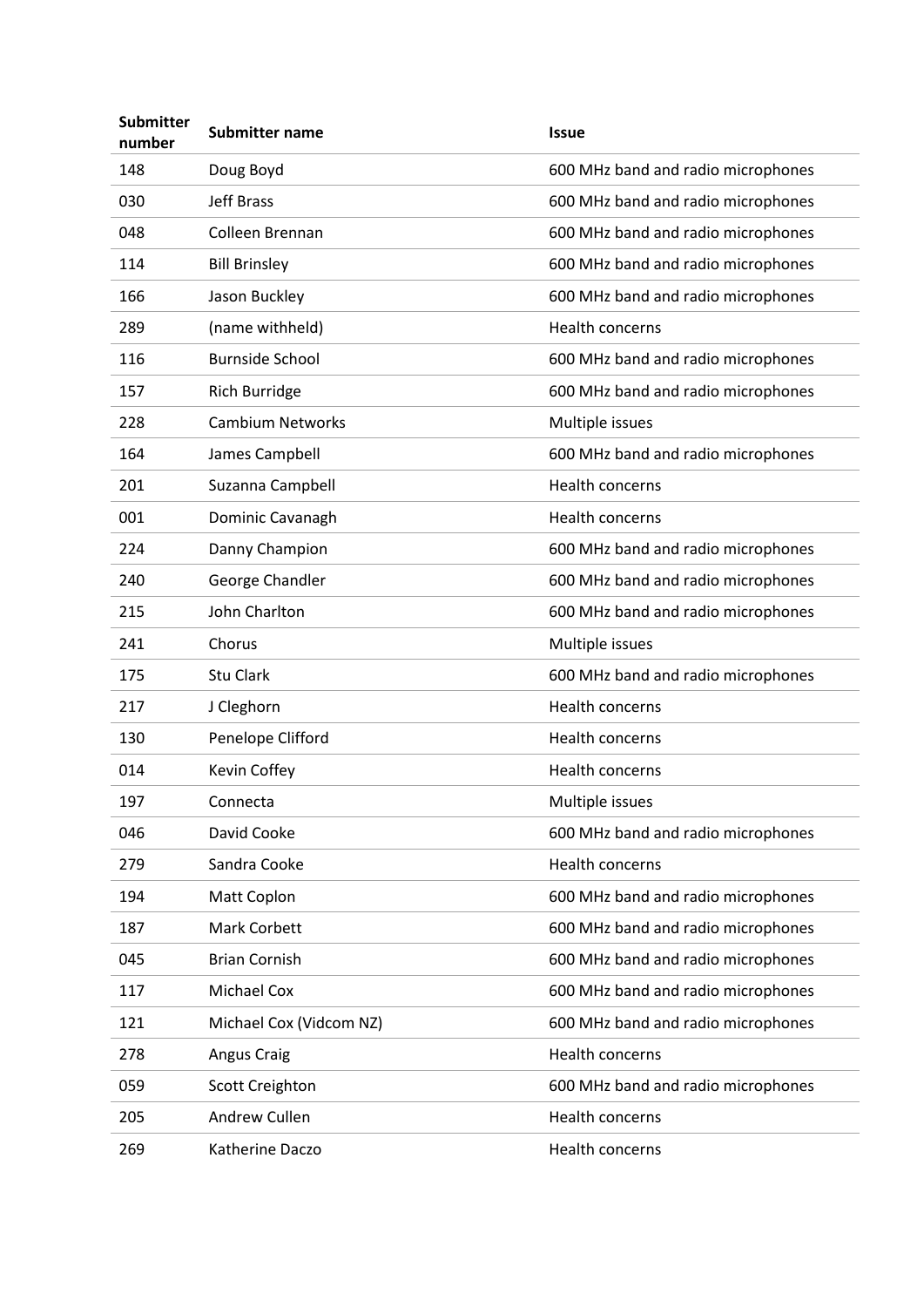| <b>Submitter</b><br>number | <b>Submitter name</b>                | <b>Issue</b>                       |
|----------------------------|--------------------------------------|------------------------------------|
| 090                        | Zephir Delamore                      | 600 MHz band and radio microphones |
| 237                        | John Devery                          | 600 MHz band and radio microphones |
| 311                        | Lynette Dew                          | 600 MHz band and radio microphones |
| 061                        | Kane Dickie                          | 600 MHz band and radio microphones |
| 294                        | Dave Dingley                         | 600 MHz band and radio microphones |
| 167                        | Glenn Dixon                          | 600 MHz band and radio microphones |
| 140                        | Zachary Domike                       | <b>Health concerns</b>             |
| 078                        | Phil Donovan                         | 600 MHz band and radio microphones |
| 137                        | Zoe Drayton                          | Health concerns                    |
| 285                        | Patrick Duncan                       | 600 MHz band and radio microphones |
| 210                        | Amanda Dunlop                        | Health concerns                    |
| 145                        | David Elsbury                        | 600 MHz band and radio microphones |
| 262                        | <b>Enable Networks Ltd</b>           | Multiple issues                    |
| 131                        | Entertainment Technology New Zealand | 600 MHz band and radio microphones |
| 219                        | Lisa Fahrenberger                    | 600 MHz band and radio microphones |
| 100                        | Myk Farmer                           | 600 MHz band and radio microphones |
| 012                        | Marta Fisch                          | Health concerns                    |
| 297                        | <b>Michael Fleck</b>                 | Health concerns                    |
| 040                        | <b>Richard Flynn</b>                 | 600 MHz band and radio microphones |
| 093                        | <b>Tony Forster</b>                  | 600 MHz band and radio microphones |
| 141                        | <b>Russell Fricker</b>               | 600 MHz band and radio microphones |
| 230                        | <b>Becky Friend</b>                  | Health concerns                    |
| 097                        | Mike Gailer                          | 600 MHz band and radio microphones |
| 153                        | Anne Gastinger                       | Health concerns                    |
| 179                        | Ernie Gebauer                        | 600 MHz band and radio microphones |
| 154                        | <b>Brad George</b>                   | 600 MHz band and radio microphones |
| 082                        | Robert Gibson                        | 600 MHz band and radio microphones |
| 306                        | Global mobile Suppliers Association  | Multiple issues                    |
| 211                        | Justin Goddard                       | Health concerns                    |
| 150                        | Lindsay Gordon                       | 600 MHz band and radio microphones |
| 077                        | Nigel Gordon-Crosby                  | 600 MHz band and radio microphones |
| 296                        | Alexander Gramse                     | 600 MHz band and radio microphones |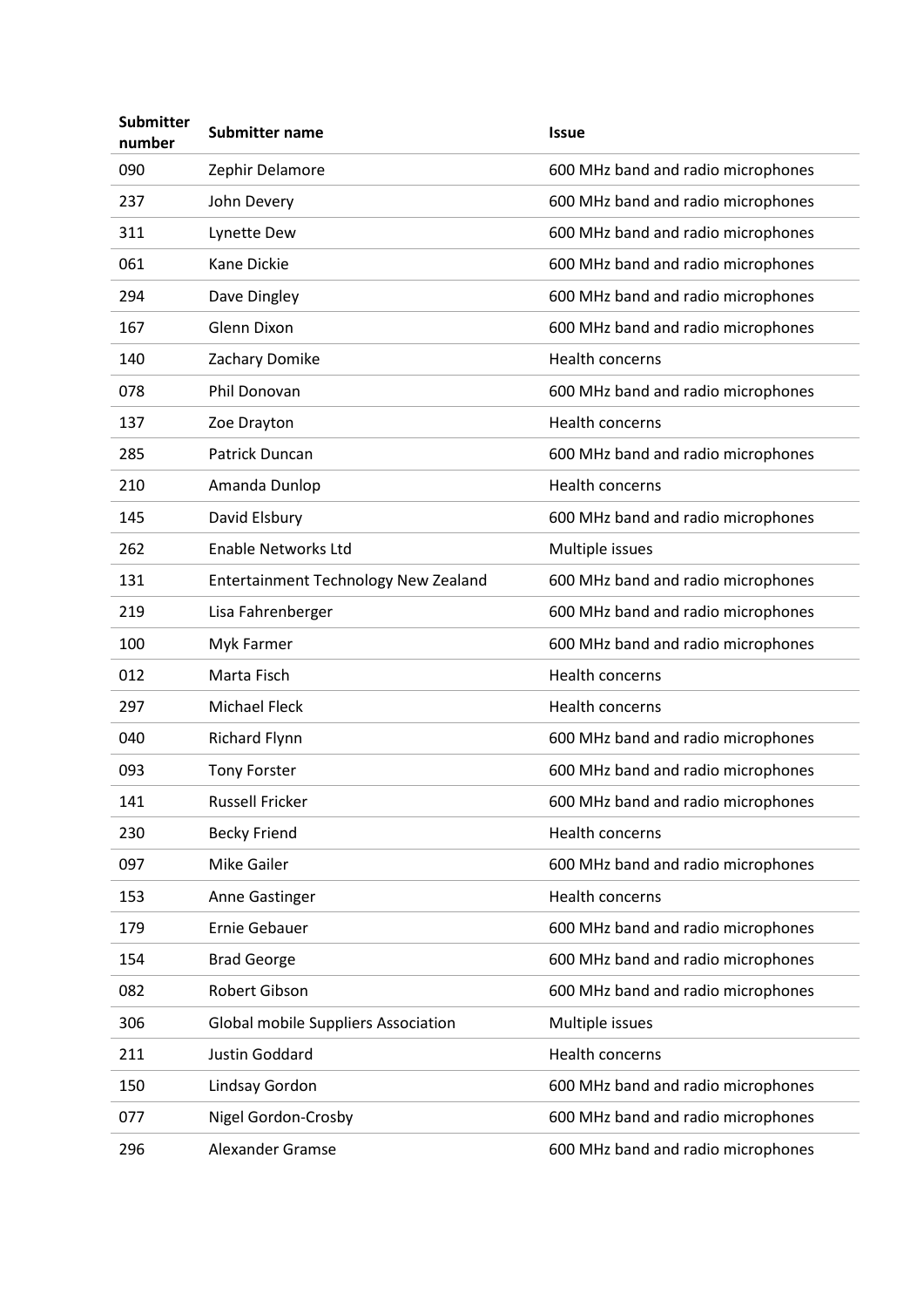| <b>Submitter</b><br>number | <b>Submitter name</b>                    | <b>Issue</b>                       |
|----------------------------|------------------------------------------|------------------------------------|
| 120                        | James Gray                               | 600 MHz band and radio microphones |
| 055                        | Victor Grbic                             | 600 MHz band and radio microphones |
| 009                        | <b>Rich Green</b>                        | 600 MHz band and radio microphones |
| 248                        | <b>Toa Greening</b>                      | Multiple issues                    |
| 079                        | John Griffin                             | 600 MHz band and radio microphones |
| 186                        | <b>Nathaniel Grigg</b>                   | 600 MHz band and radio microphones |
| 110                        | Joshua Grimsey                           | 600 MHz band and radio microphones |
| 226                        | <b>NW Group</b>                          | 600 MHz band and radio microphones |
| 287                        | <b>Andrew Guest</b>                      | 600 MHz band and radio microphones |
| 258                        | Rosemarie Gutsmann                       | Health concerns                    |
| 250                        | Hamilton Residents & Ratepayers Assn Inc | Health concerns                    |
| 244                        | Wei Han                                  | Health concerns                    |
| 033                        | <b>Steven Harris</b>                     | 600 MHz band and radio microphones |
| 301                        | Jonathan Harry                           | 600 MHz band and radio microphones |
| 019                        | <b>Steve Hartley</b>                     | 600 MHz band and radio microphones |
| 041                        | Emah Hira Matiu                          | 600 MHz band and radio microphones |
| 204                        | Kate and Rich Hlavac                     | Health concerns                    |
| 160                        | Malcolm Hogg                             | 600 MHz band and radio microphones |
| 276                        | Chris Holdaway                           | 600 MHz band and radio microphones |
| 088                        | Andy Hooley                              | Health concerns                    |
| 132                        | Sarah Hornibrooke                        | <b>Health concerns</b>             |
| 189                        | <b>Richard Howey</b>                     | 600 MHz band and radio microphones |
| 305                        | Huawei                                   | Multiple issues                    |
| 113                        | Dave Hurley                              | 600 MHz band and radio microphones |
| 277                        | Isabel Hutchinson                        | Health concerns                    |
| 177                        | Tim Hyndman                              | 600 MHz band and radio microphones |
| 281                        | Inmarsat (Confidential - not published)  | Multiple issues                    |
| 195                        | Jane Irving                              | Health concerns                    |
| 156                        | <b>Tim Jenkins</b>                       | 600 MHz band and radio microphones |
| 223                        | Amisha Jeram                             | 600 MHz band and radio microphones |
| 075                        | Tony Johnson                             | 600 MHz band and radio microphones |
| 119                        | Nicky Jones                              | Health concerns                    |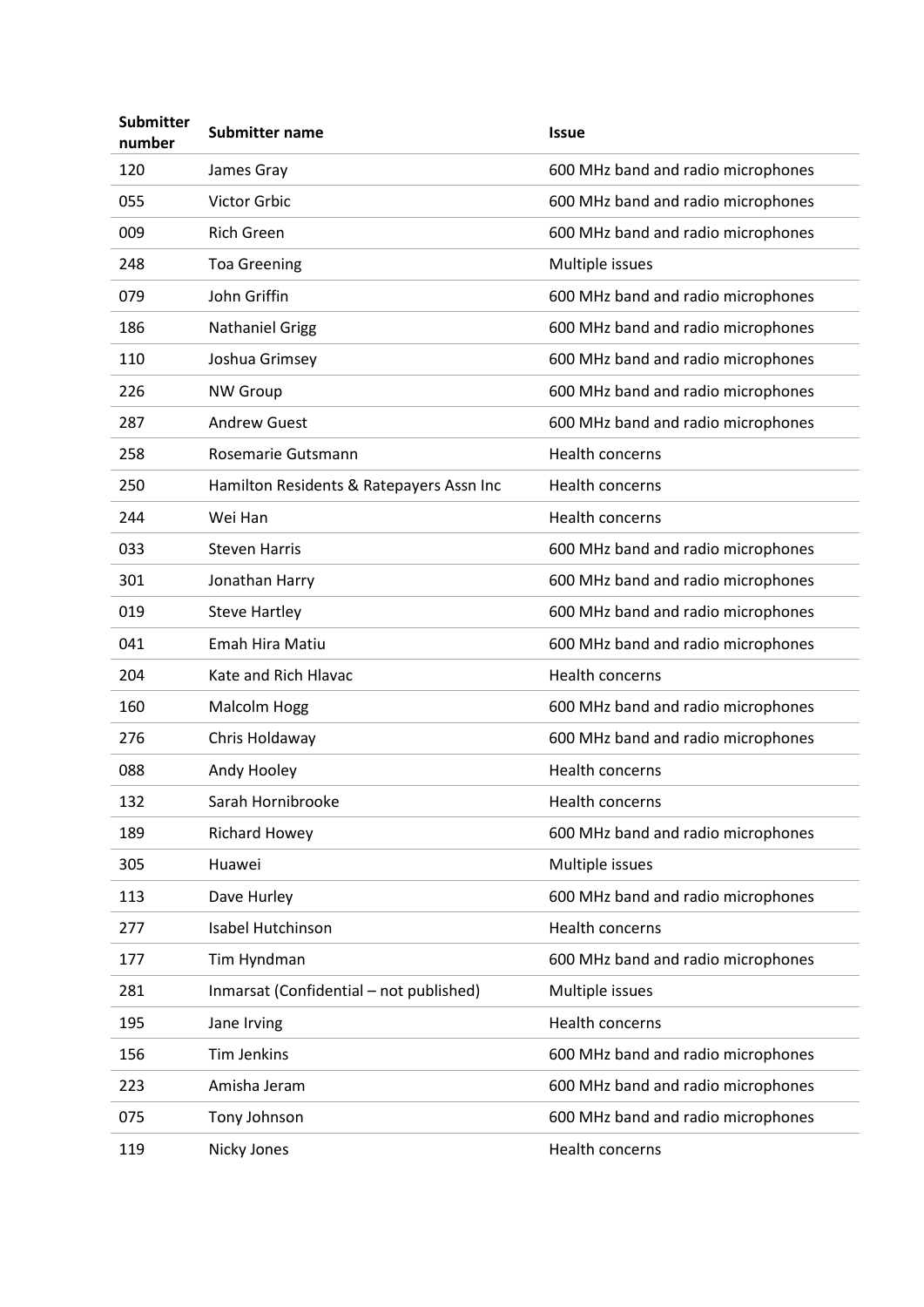| <b>Submitter</b><br>number | <b>Submitter name</b>   | <b>Issue</b>                       |
|----------------------------|-------------------------|------------------------------------|
| 002                        | Dean Judd               | 600 MHz band and radio microphones |
| 091                        | <b>Michael Keat</b>     | 600 MHz band and radio microphones |
| 106                        | Robin Kelly             | <b>Health concerns</b>             |
| 265                        | Jordan Kelly            | Health concerns                    |
| 291                        | Jenny Kelso             | Health concerns                    |
| 084                        | <b>Ron Kessels</b>      | 600 MHz band and radio microphones |
| 146                        | Mareena King            | 600 MHz band and radio microphones |
| 309                        | Kordia                  | Multiple issues                    |
| 062                        | Mike Kowalak            | 600 MHz band and radio microphones |
| 180                        | Kuniko Koyama           | Health concerns                    |
| 004                        | Peter Kraan             | 600 MHz band and radio microphones |
| 173                        | Kevin Krippner          | 600 MHz band and radio microphones |
| 052                        | <b>Brian Laing</b>      | 600 MHz band and radio microphones |
| 220                        | Lakeside Sound & Light  | 600 MHz band and radio microphones |
| 264                        | Alistair Lambie         | 600 MHz band and radio microphones |
| 184                        | Peter Lane              | 600 MHz band and radio microphones |
| 139                        | Ryan le Roux            | Health concerns                    |
| 035                        | Shane Lee               | 600 MHz band and radio microphones |
| 008                        | <b>Cameron Lenart</b>   | 600 MHz band and radio microphones |
| 032                        | Sai Yin Leung           | 600 MHz band and radio microphones |
| 107                        | Andrew Lindsay          | 600 MHz band and radio microphones |
| 214                        | <b>Beka Livick</b>      | 600 MHz band and radio microphones |
| 261                        | <b>Tracy Livingston</b> | Health concerns                    |
| 135                        | Shaun Logan             | 600 MHz band and radio microphones |
| 086                        | <b>Kevin Luck</b>       | 600 MHz band and radio microphones |
| 196                        | John Lynch              | 600 MHz band and radio microphones |
| 282                        | Angela Lyon             | Health concerns                    |
| 207                        | Michael Macdonald       | Health concerns                    |
| 283                        | Iain MacFadyen          | Health concerns                    |
| 286                        | Murray MacFadyen        | 600 MHz band and radio microphones |
| 172                        | Scott MacKenzie         | 600 MHz band and radio microphones |
| 253                        | <b>Tom Macrae</b>       | Health concerns                    |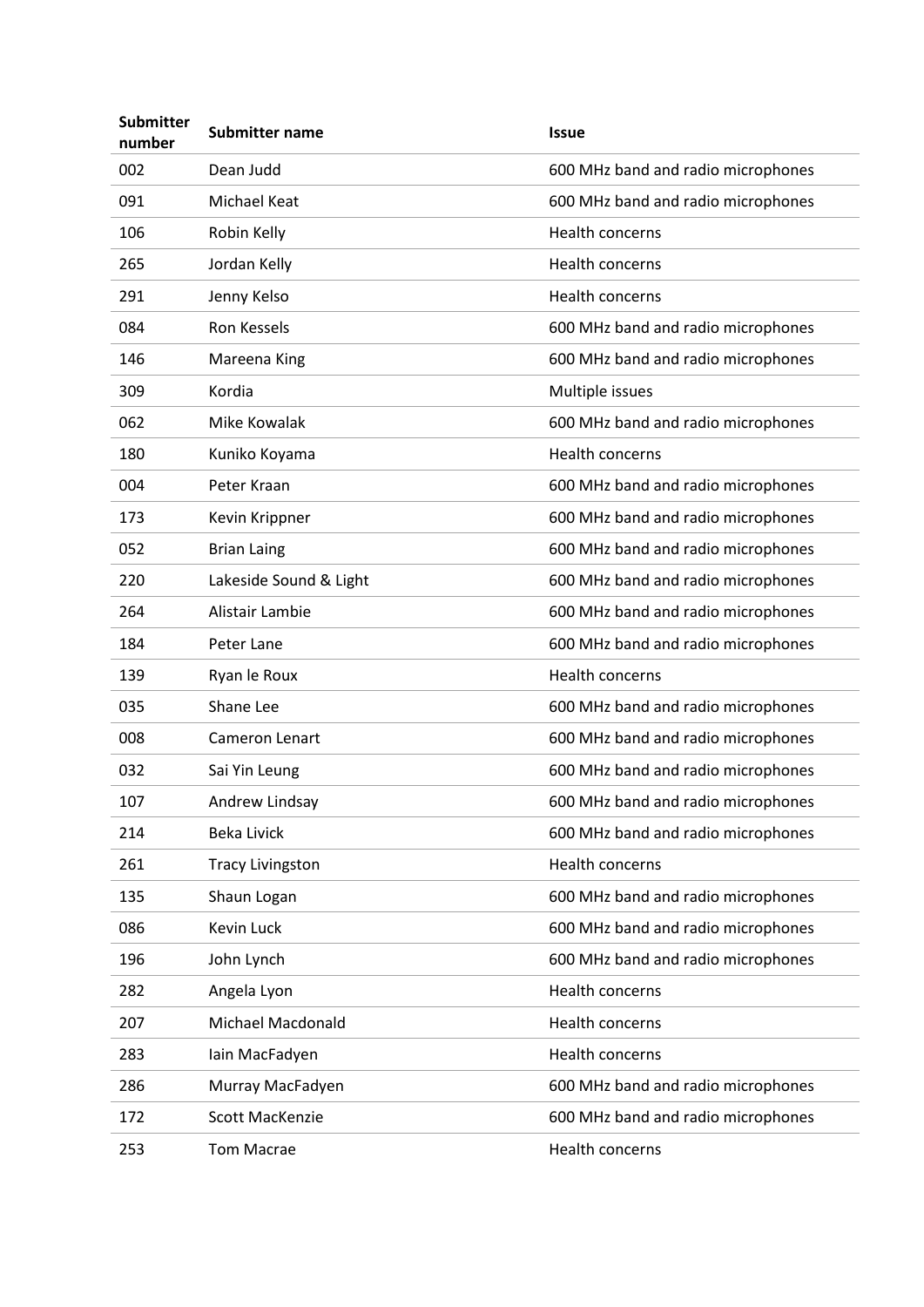| <b>Submitter</b><br>number | <b>Submitter name</b>     | <b>Issue</b>                       |
|----------------------------|---------------------------|------------------------------------|
| 171                        | <b>Peter Magness</b>      | 600 MHz band and radio microphones |
| 109                        | <b>Ben Mannell</b>        | 600 MHz band and radio microphones |
| 243                        | Māori Spectrum Coalition  | Multiple issues                    |
| 221                        | Matt Mard                 | 600 MHz band and radio microphones |
| 042                        | <b>Callum Marshall</b>    | 600 MHz band and radio microphones |
| 087                        | Lisa Marshall             | 600 MHz band and radio microphones |
| 034                        | Jason Martin              | 600 MHz band and radio microphones |
| 038                        | <b>Adam Martin</b>        | 600 MHz band and radio microphones |
| 039                        | Ian Masterton             | 600 MHz band and radio microphones |
| 060                        | Don Mathewson             | 600 MHz band and radio microphones |
| 193                        | Lyla Mayn                 | Health concerns                    |
| 080                        | <b>Graham McArthur</b>    | 600 MHz band and radio microphones |
| 232                        | Cathal Mcdonagh           | 600 MHz band and radio microphones |
| 200                        | Luke McIndoe              | 600 MHz band and radio microphones |
| 125                        | Carolyn McKenzie          | Health concerns                    |
| 127                        | Alistair McKinnon         | 600 MHz band and radio microphones |
| 058                        | Mike McMinn               | 600 MHz band and radio microphones |
| 256                        | <b>Barry McNair</b>       | Health concerns                    |
| 031                        | John McNicholas           | 600 MHz band and radio microphones |
| 246                        | Sam Mence                 | 600 MHz band and radio microphones |
| 066                        | Mark Messenger            | 600 MHz band and radio microphones |
| 128                        | Daphne Miller             | Health concerns                    |
| 216                        | <b>Carol Miller</b>       | Health concerns                    |
| 174                        | Dave Mills                | 600 MHz band and radio microphones |
| 144                        | Milner Consulting Limited | Multiple issues                    |
| 099                        | <b>Andrew Minty</b>       | 600 MHz band and radio microphones |
| 070                        | Dianne Moffatt            | 600 MHz band and radio microphones |
| 266                        | <b>Herr Molloy</b>        | 600 MHz band and radio microphones |
| 057                        | Jason Monk                | 600 MHz band and radio microphones |
| 022                        | <b>Greg Moon</b>          | 600 MHz band and radio microphones |
| 065                        | Karl Mooyman              | 600 MHz band and radio microphones |
| 206                        | Stephanie Moran           | Health concerns                    |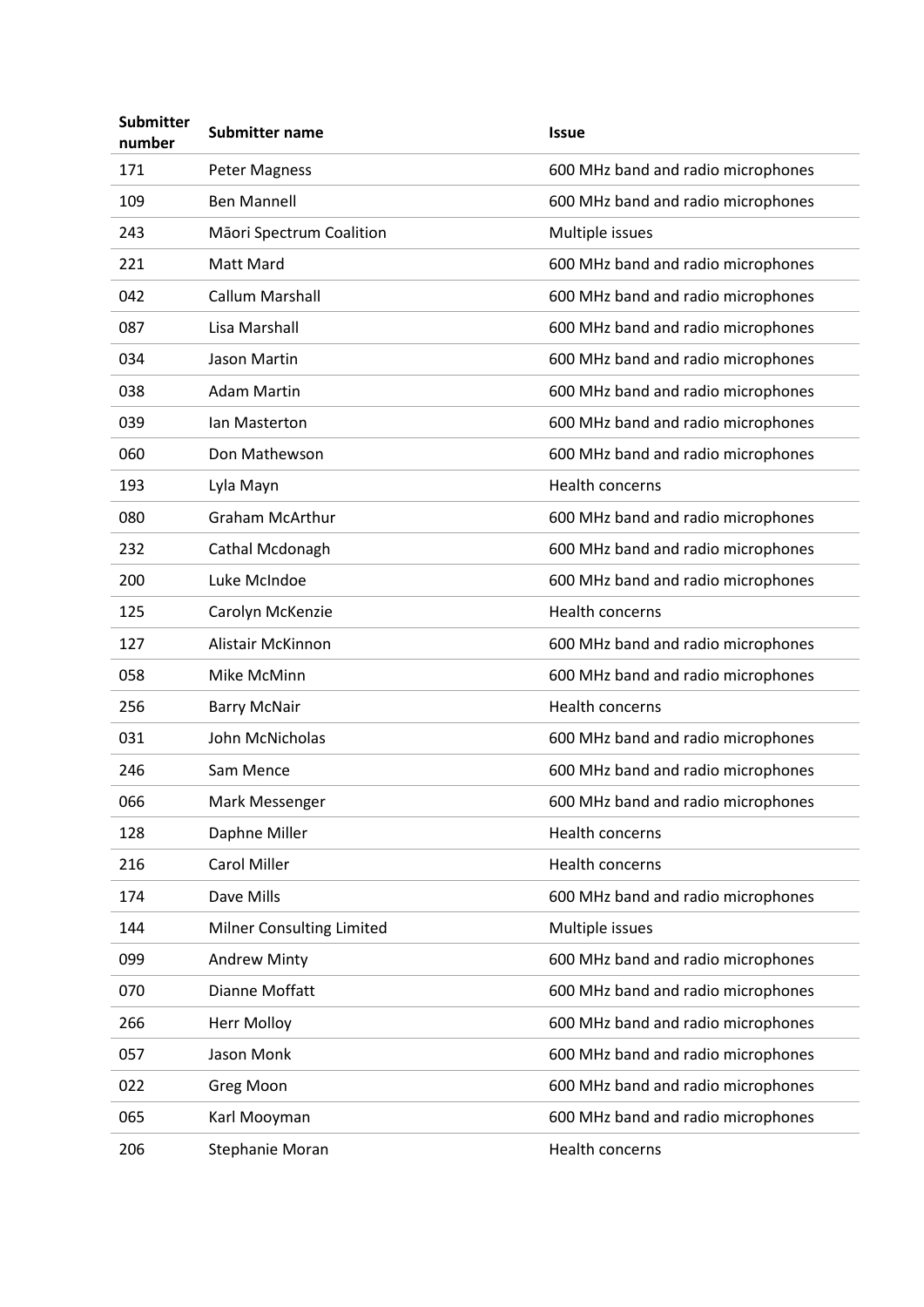| <b>Submitter</b><br>number | Submitter name                           | <b>Issue</b>                       |
|----------------------------|------------------------------------------|------------------------------------|
| 092                        | <b>Graham Morris</b>                     | 600 MHz band and radio microphones |
| 044                        | Jeremy Mossop                            | 600 MHz band and radio microphones |
| 036                        | <b>Tim Mulcock</b>                       | 600 MHz band and radio microphones |
| 098                        | <b>Gabriel Muller</b>                    | 600 MHz band and radio microphones |
| 051                        | Murray Tregonning & Associates (NZ) Ltd  | 600 MHz band and radio microphones |
| 273                        | Mike Nelson                              | 600 MHz band and radio microphones |
| 122                        | <b>Ant Nevison</b>                       | 600 MHz band and radio microphones |
| 094                        | James Newman                             | 600 MHz band and radio microphones |
| 245                        | Ngā Kaiwhakapāmau i te Reo (Inc)         | Multiple issues                    |
| 275                        | Heike Ngan                               | <b>Health concerns</b>             |
| 254                        | Nokia                                    | Multiple issues                    |
| 129                        | <b>Henry Norton</b>                      | 600 MHz band and radio microphones |
| 192                        | Joe Nowak                                | Health concerns                    |
| 222                        | NZ Defence Force                         | Multiple issues                    |
| 251                        | NZ Police (Confidential - not published) | Multiple issues                    |
| 257                        | Michael O'Connor                         | 600 MHz band and radio microphones |
| 108                        | Matt Oliver                              | 600 MHz band and radio microphones |
| 112                        | Anthony Opie                             | Health concerns                    |
| 247                        | Kathryn Osborne                          | 600 MHz band and radio microphones |
| 272                        | Maree O'Sullivan                         | Health concerns                    |
| 163                        | Jonathan Owens                           | 600 MHz band and radio microphones |
| 178                        | Pacific Audio Visual Ltd                 | 600 MHz band and radio microphones |
| 295                        | <b>Tony Parkinson</b>                    | 600 MHz band and radio microphones |
| 142                        | Jason Parlour                            | 600 MHz band and radio microphones |
| 103                        | <b>Brooke Paterson</b>                   | 600 MHz band and radio microphones |
| 249                        | Patients' Rights Advocacy Waikato Inc.   | Health concerns                    |
| 029                        | Mike Pearce                              | 600 MHz band and radio microphones |
| 068                        | <b>Robert Pendergrast</b>                | 600 MHz band and radio microphones |
| 050                        | <b>Craig Perry</b>                       | 600 MHz band and radio microphones |
| 225                        | Mark Perry                               | 600 MHz band and radio microphones |
| 118                        | <b>Andrew Pert</b>                       | Health concerns                    |
| 053                        | Leonie Phillips                          | 600 MHz band and radio microphones |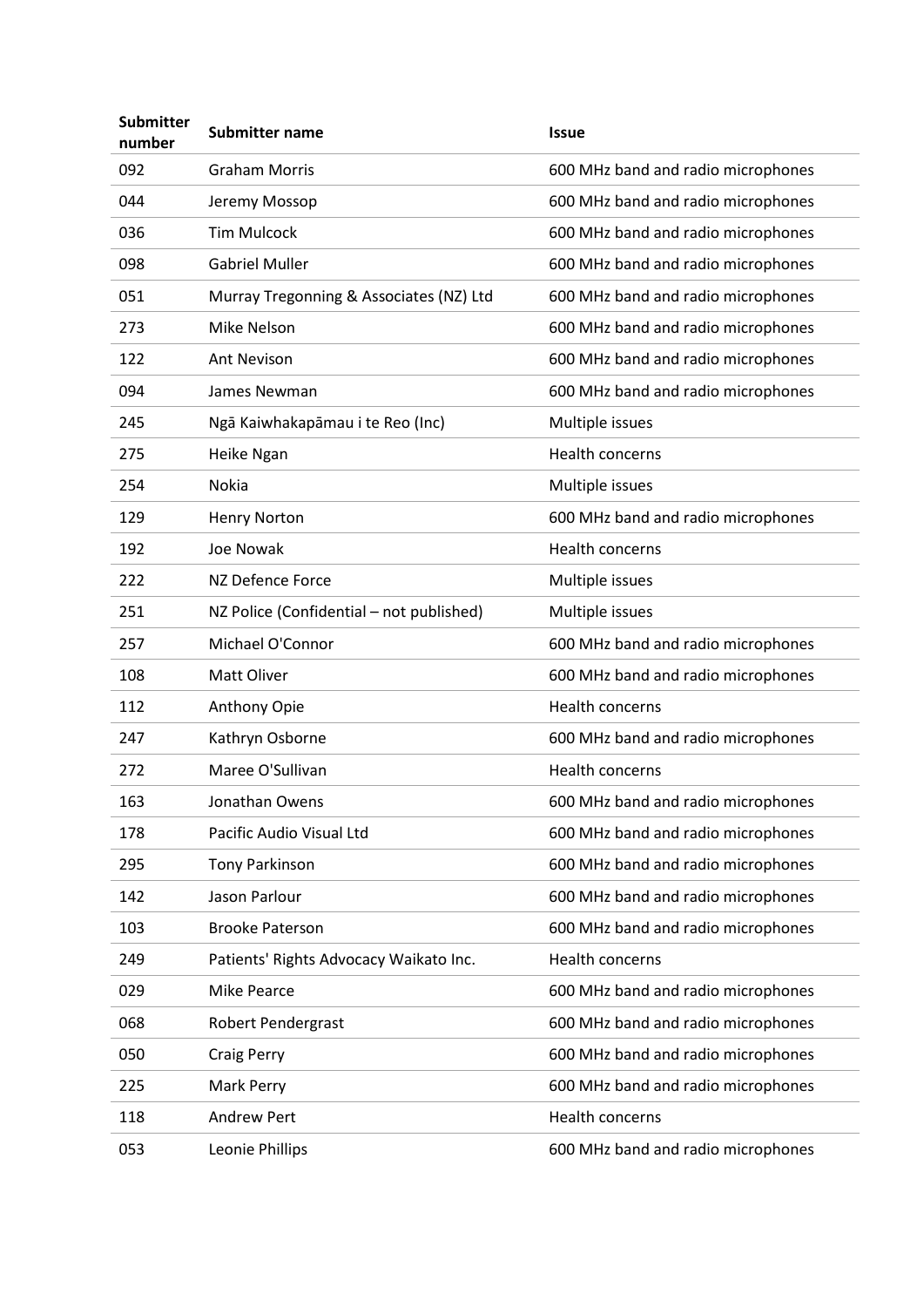| <b>Submitter</b><br>number | <b>Submitter name</b>      | <b>Issue</b>                       |
|----------------------------|----------------------------|------------------------------------|
| 188                        | PK Sound Ltd               | 600 MHz band and radio microphones |
| 169                        | <b>Gordon Prier</b>        | 600 MHz band and radio microphones |
| 308                        | Qualcomm                   | Multiple issues                    |
| 017                        | Ruawai Rakena              | 600 MHz band and radio microphones |
| 208                        | Mary Redmayne              | Health concerns                    |
| 016                        | <b>Marcel Reinen</b>       | 600 MHz band and radio microphones |
| 260                        | Mischele Rhodes            | Health concerns                    |
| 176                        | Neil Ritchie               | 600 MHz band and radio microphones |
| 288                        | Jonathon Roberts           | 600 MHz band and radio microphones |
| 021                        | Tim Robinson               | 600 MHz band and radio microphones |
| 049                        | lan Robinson               | 600 MHz band and radio microphones |
| 071                        | Ash Robinson               | 600 MHz band and radio microphones |
| 020                        | The Rock Factory           | 600 MHz band and radio microphones |
| 284                        | Joanne Rolston             | Health concerns                    |
| 182                        | <b>Maurits Roos</b>        | 600 MHz band and radio microphones |
| 073                        | Alf Rose                   | 600 MHz band and radio microphones |
| 026                        | <b>Gareth Ruck</b>         | 600 MHz band and radio microphones |
| 083                        | <b>Kerry Russell</b>       | 600 MHz band and radio microphones |
| 151                        | <b>Chad Russell</b>        | Health concerns                    |
| 227                        | <b>Samsung Electronics</b> | Multiple issues                    |
| 155                        | <b>Grant Sanderson</b>     | 600 MHz band and radio microphones |
| 198                        | Fraser Satherley           | 600 MHz band and radio microphones |
| 081                        | Karl Saunders              | 600 MHz band and radio microphones |
| 271                        | LA Savage                  | Health concerns                    |
| 056                        | Sam Scally                 | 600 MHz band and radio microphones |
| 007                        | Ande Schurr                | 600 MHz band and radio microphones |
| 024                        | Al Seconi                  | 600 MHz band and radio microphones |
| 134                        | Kaveh Sharifian            | 600 MHz band and radio microphones |
| 069                        | Nachelle Shearer           | 600 MHz band and radio microphones |
| 143                        | Daryl Silcock              | Health concerns                    |
| 242                        | <b>Phil Simmonds</b>       | 600 MHz band and radio microphones |
| 074                        | Debbie Sinton              | 600 MHz band and radio microphones |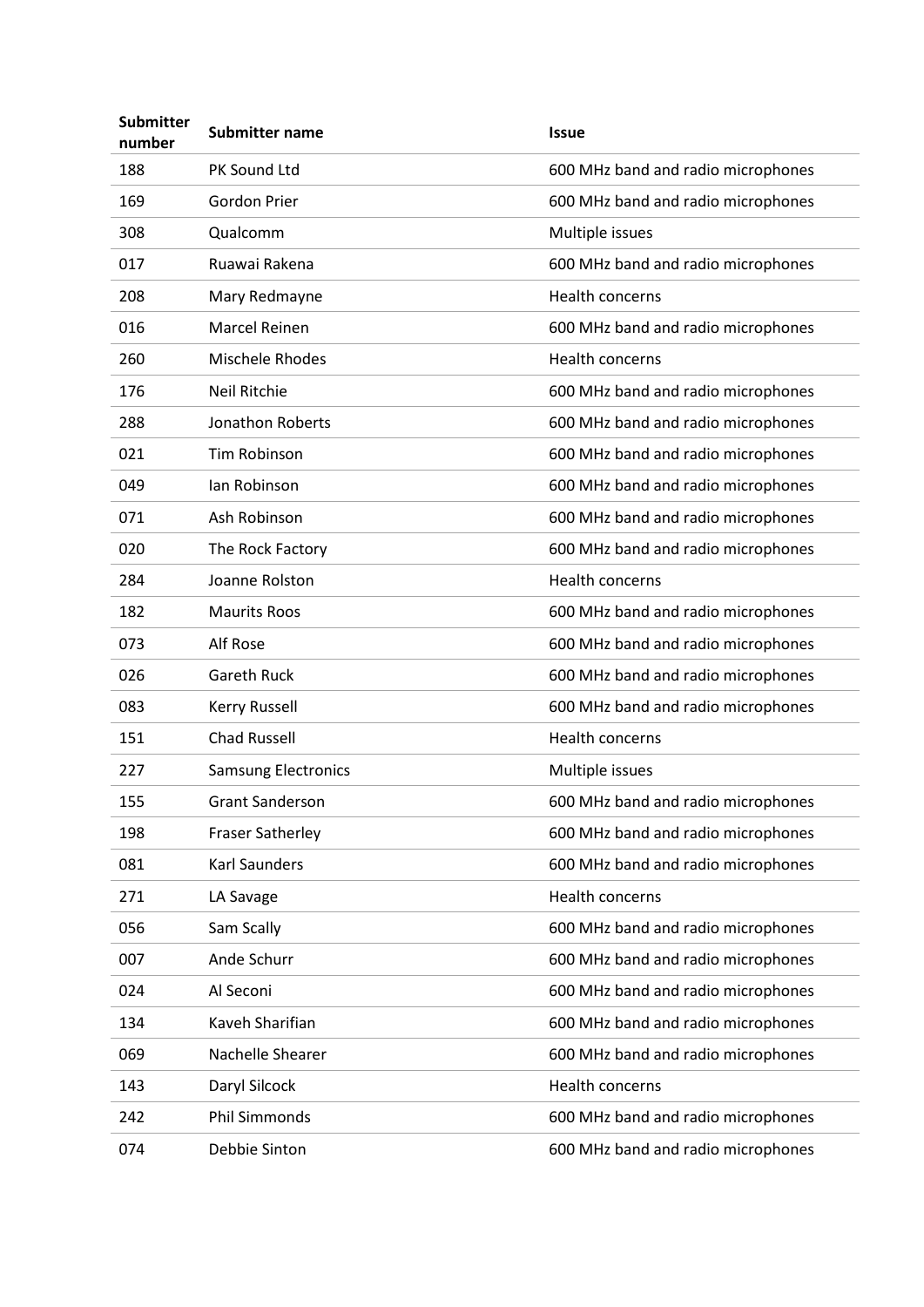| <b>Submitter</b><br>number | Submitter name                        | <b>Issue</b>                       |
|----------------------------|---------------------------------------|------------------------------------|
| 027                        | Paul Skelton                          | 600 MHz band and radio microphones |
| 229                        | <b>SKY Television</b>                 | 600 MHz band and radio microphones |
| 302                        | Jake Slaney                           | 600 MHz band and radio microphones |
| 213                        | <b>Ngaire Small</b>                   | <b>Health concerns</b>             |
| 238                        | <b>Tony Small</b>                     | <b>Health concerns</b>             |
| 102                        | Rebecca Smith                         | <b>Health concerns</b>             |
| 267                        | Katherine Smith                       | <b>Health concerns</b>             |
| 299                        | David Smith                           | 600 MHz band and radio microphones |
| 136                        | <b>Production Sound Ltd</b>           | 600 MHz band and radio microphones |
| 235                        | Sound Techniques Ltd                  | 600 MHz band and radio microphones |
| 300                        | SpaceX                                | Multiple issues                    |
| 310                        | Spark                                 | Multiple issues                    |
| 054                        | Andrew Spooner                        | 600 MHz band and radio microphones |
| 067                        | Louise Spraggon                       | 600 MHz band and radio microphones |
| 104                        | <b>Andrew Stewart</b>                 | 600 MHz band and radio microphones |
| 181                        | David Stewart                         | 600 MHz band and radio microphones |
| 162                        | Mark Storey                           | 600 MHz band and radio microphones |
| 018                        | Andy Tait                             | 600 MHz band and radio microphones |
| 133                        | Vern Talbot Broadcast Engineering Ltd | 600 MHz band and radio microphones |
| 231                        | Te Huarahi Tika Trust                 | Multiple issues                    |
| 011                        | Telco <sub>2</sub>                    | Multiple issues                    |
| 290                        | Kyle Telfer                           | 600 MHz band and radio microphones |
| 006                        | Kathy Torpie                          | Health concerns                    |
| 028                        | Nick Treacy                           | 600 MHz band and radio microphones |
| 043                        | <b>Murray Tregonning</b>              | 600 MHz band and radio microphones |
| 236                        | Trustpower                            | Multiple issues                    |
| 183                        | <b>Neil Turner</b>                    | 600 MHz band and radio microphones |
| 307                        | <b>Two Degrees</b>                    | Multiple issues                    |
| 185                        | <b>Stephen Utting</b>                 | 600 MHz band and radio microphones |
| 015                        | Liam van der Werff                    | 600 MHz band and radio microphones |
| 096                        | Ben Vanderpoel                        | 600 MHz band and radio microphones |
| 003                        | Joseph Veale                          | 600 MHz band and radio microphones |